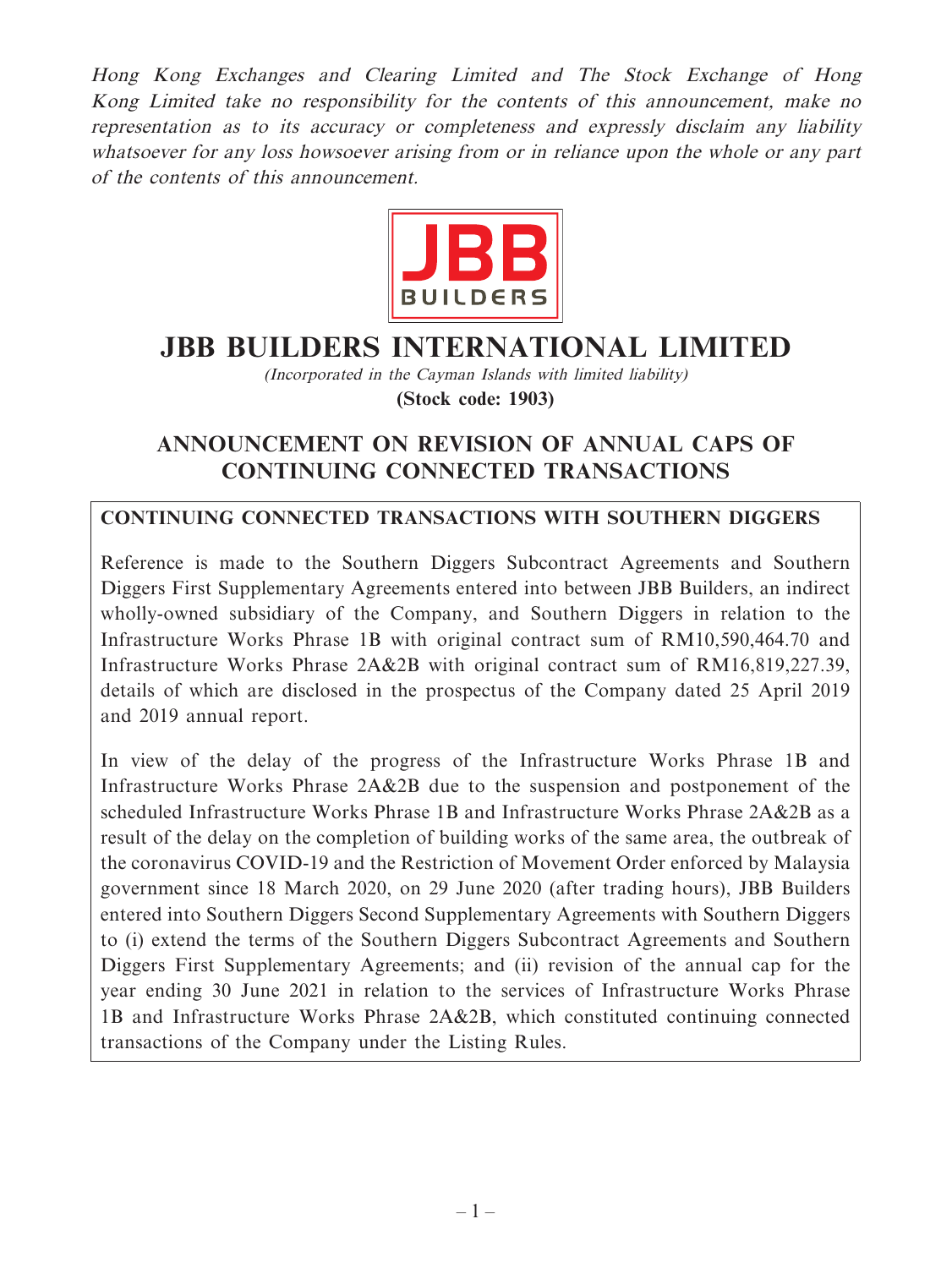## **CONTINUING CONNECTED TRANSACTIONS WITH KIMLUN**

Reference is made to the Kimlun Subcontract Agreement and Kimlun First Supplementary Agreement entered into between JBB Builders and Kimlun in relation to the Main Building Works with original contract sum of RM35,850,554.78, details of which are disclosed in the prospectus of the Company dated 25 April 2019 and 2019 annual report.

In view of the delay of the progress of the Main Building Works due to the suspension and postponement of the scheduled Main Building Works as a result of the delay on the completion of the mechanical and electrical works, the outbreak of the coronavirus COVID-19 and the Restriction of Movement Order enforced by Malaysia government since 18 March 2020, on 29 June 2020 (after trading hours), JBB Builders entered into Kimlun Second Supplementary Agreement with Kimlun to (i) extend the terms of Kimlun Subcontract Agreement and Kimlun First Supplementary Agreement; and (ii) revision of the annual cap for the year ending 30 June 2021 in relation to the service of Main Building Works, which constituted continuing connected transactions of the Company under the Listing Rules.

## **LISTING RULES IMPLICATIONS**

The transactions contemplated under the Southern Diggers Second Supplementary Agreements and Kimlun Second Supplementary Agreement are of revenue nature in the ordinary and usual course of business of the Group. Accordingly, the transactions contemplated under the Southern Diggers Second Supplementary Agreements and Kimlun Second Supplementary Agreement do not constitute notifiable transactions of the Company pursuant to Chapter 14 of the Listing Rules.

As at the date of this announcement, Mr. Toh Ang Poo is a director and a substantial shareholder (as defined in the Listing Rules) holding 25% issued share capital of Gabungan Jasapadu Sdn. Bhd. (an indirect non-wholly-owned subsidiary of the Company) and accordingly he is a connected person of the Company at the subsidiary level. In the meantime, Mr. Toh Ang Poo holds 33.3% of the issued share capital of Southern Diggers. Therefore, Southern Diggers is an associate (as defined in the Listing Rules) of Mr. Toh Ang Poo. As such, the transactions contemplated under the Southern Diggers Second Supplementary Agreements will constitute continuing connected transactions of the Company under Chapter 14A of the Listing Rules.

As at the date of this announcement, Kimlun is a shareholder holding 40% issued share capital of our joint venture, JBB Kimlun Sdn. Bhd.. Therefore, Kimlun is a connected person of the Company at the subsidiary level. As such, the transactions contemplated under the Kimlun Second Supplementary Agreement will constitute continuing connected transactions of the Company under Chapter 14A of the Listing Rules.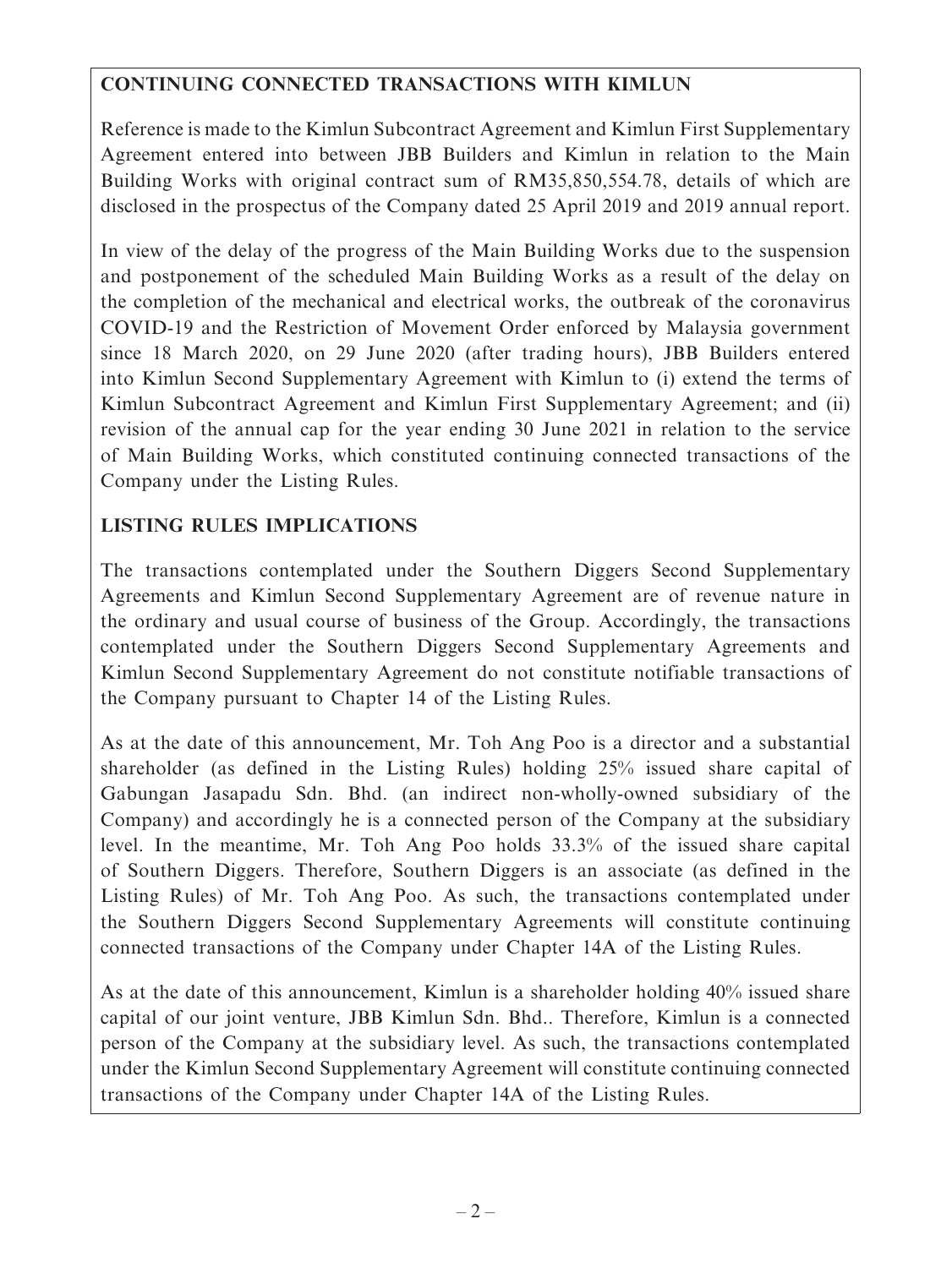The transactions contemplated under the Southern Diggers Second Supplementary Agreements and Kimlun Second Supplementary Agreement are exempted from the circular, independent financial advice and independent Shareholders' approval requirements but are subject to the reporting, annual review and announcement requirements by virtue of Rule 14A.101 of the Listing Rules.

## **REVISION OF ANNUAL CAP AND BASIS OF DETERMINATION IN RELATION TO SOUTHERN DIGGERS**

On 29 June 2020 (after trading hours), JBB Builders entered into Southern Diggers Second Supplementary Agreements with Southern Diggers as follows:

- (i) to extend the terms of the subcontract agreement and first supplementary agreement in relation to the service of Infrastructure Works Phrase 1B to 31 August 2020, and that the subcontract agreement and first supplementary agreement in relation to the service of Infrastructure Works Phrase 2A&2B to 15 July 2020; and
- (ii) to revise the annual cap for the year ending 30 June 2021 in relation to the services of Infrastructure Works Phrase 1B and Infrastructure Works Phrase 2A&2B,

which constituted revision of annual cap of the continuing connected transactions of the Company under the Listing Rules.

|                             | For the year ended/ending 30 June |                                  |               |
|-----------------------------|-----------------------------------|----------------------------------|---------------|
|                             | 2019                              | 2020                             | 2021          |
|                             |                                   | RM million RM million RM million |               |
| Actual transaction amount   | $17.5$ Note 1                     | $3.9$ Note 2                     | N/A           |
| Existing annual cap         | 41.8 <i>Note</i> 1                | 17.6                             | Nil           |
| Proposed revised annual cap | N/A                               | N/A                              | $14.1$ Note 3 |

#### Notes:

- 1. Amount included two other contracts entered into between JBB Builders and Southern Diggers which have been completed during the year ended 30 June 2019.
- 2. Amount represented the actual transaction amount for the 10 months ended 30 April 2020.
- 3. Proposed revised annual cap = (sum of original contract sum of Southern Diggers Subcontract Agreements and the actual variation orders which are already confirmed and accepted as at the date of 30 April 2020 minus the actual transaction amount as of 30 April 2020) \* 110%.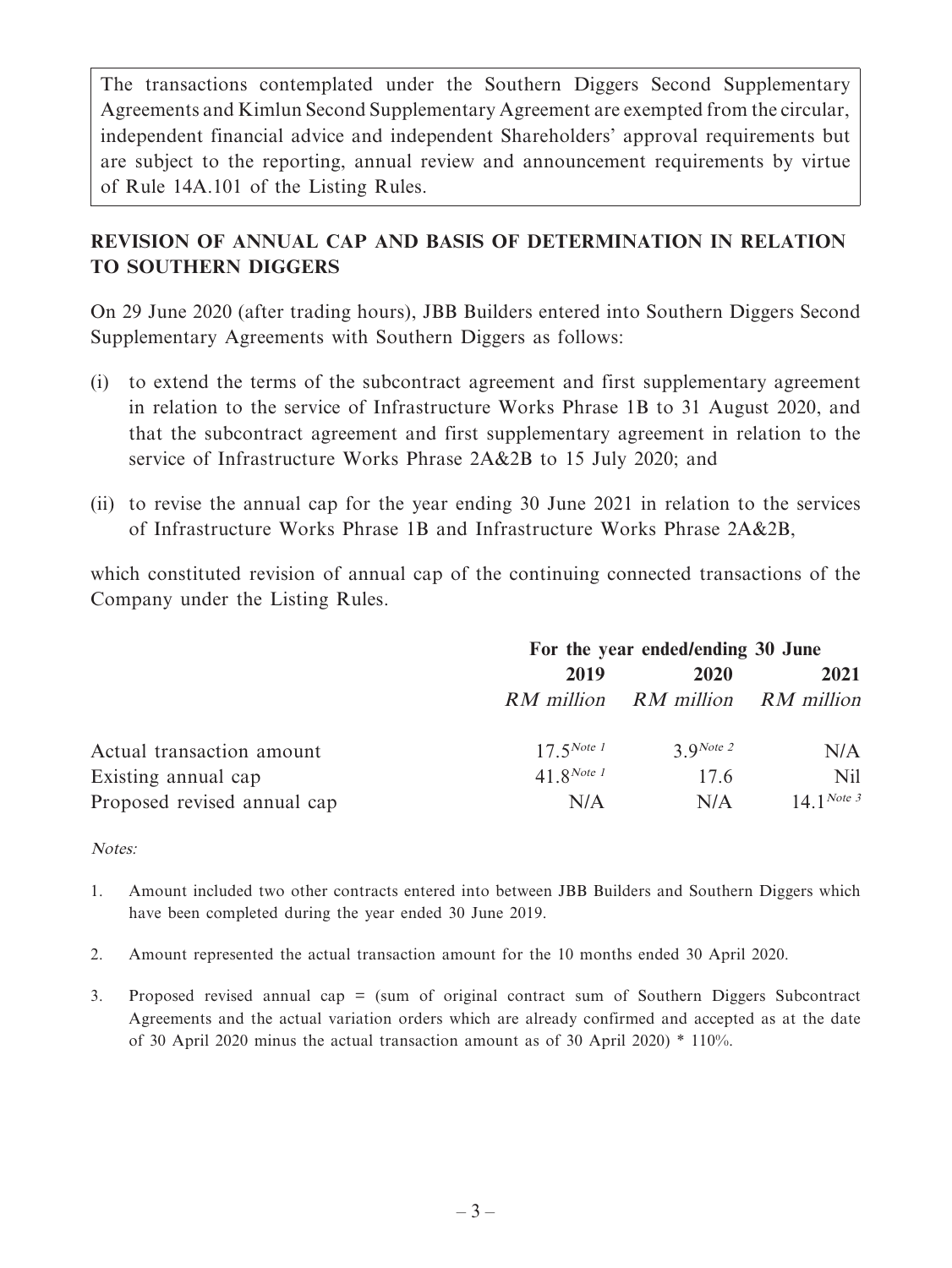#### **Rationale and basis of the revision of annual cap — Southern Diggers**

The Board proposed the revision of annual cap for the year ending 30 June 2021 in relation to Southern Diggers for Infrastructure Works Phrase 1B and Infrastructure Works Phrase 2A&2B because:

- 1. there was delay of the progress of the Infrastructure Works Phrase 1B and Infrastructure Works Phrase 2A&2B due to the suspension and postponement of the scheduled Infrastructure Works Phrase 1B and Infrastructure Works Phrase 2A&2B as a result of:
	- a. the delay on the completion of building works of the same area;
	- b. the outbreak of the coronavirus COVID-19; and
	- c. the Restriction of Movement Order enforced by Malaysia government since 18 March 2020; and
- 2. the completion date of the Infrastructure Works Phrase 1B and Infrastructure Works Phrase 2A&2B is expected to be extended from the year ending 30 June 2020 to 31 August 2020 and 15 July 2020, respectively.

The revision of annual cap for the year ending 30 June 2021 is made with reference to (i) the aggregate original contract sum of Southern Diggers Subcontract Agreements amounted to RM27,409,692.09; (ii) the actual variation orders which are already confirmed and accepted as at the date of 30 April 2020; (iii) historical transaction amount completed as of 30 April 2020; (iv) anticipated progress of work and anticipated completion date of the Southern Diggers Subcontract Agreements, Southern Diggers First Supplementary Agreements and Southern Diggers Second Supplementary Agreements; and (v) provision for further variation orders based on approximately 10% of the remaining Infrastructure Works Phrase 1B and Infrastructure Works Phrase 2A&2B (i.e. 10% of the sum of item (i) and item (ii) minus item (iii)), which serves as a buffer.

## **REVISION OF ANNUAL CAP AND BASIS OF DETERMINATION IN RELATION TO KIMLUN**

On 29 June 2020 (after trading hours), JBB Builders entered into Kimlun Second Supplementary Agreement with Kimlun to (i) extend the terms of Kimlun Subcontract Agreement and Kimlun First Supplementary Agreement to 15 July 2020; and (ii) revise the annual cap for the year ending 30 June 2021 in relation to the service of Main Building Works, which constituted revision of annual cap of the continuing connected transactions of the Company under the Listing Rules.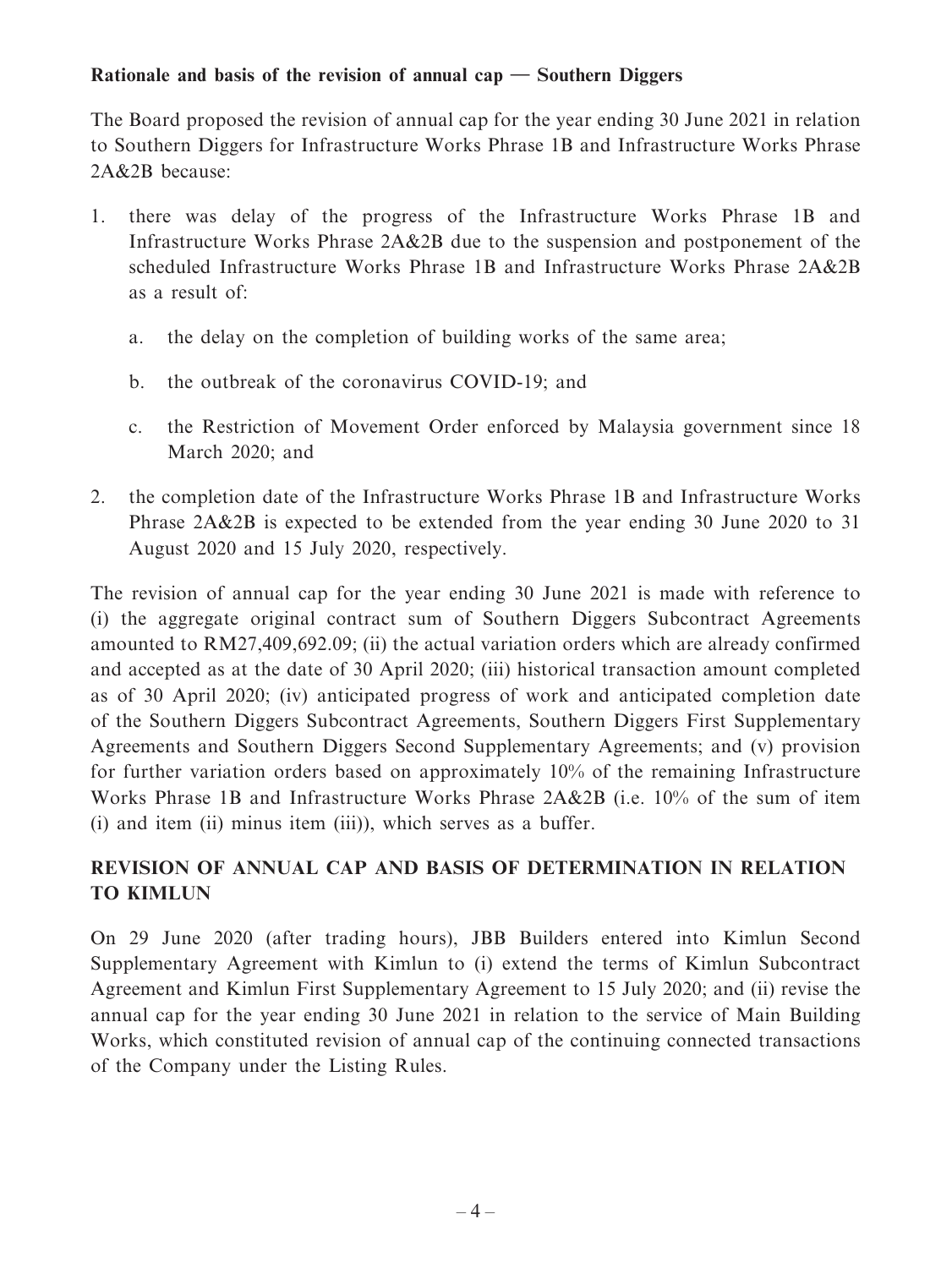|                             | For the year ended/ending 30 June |                                  |                |
|-----------------------------|-----------------------------------|----------------------------------|----------------|
|                             | 2019                              | 2020                             | 2021           |
|                             |                                   | RM million RM million RM million |                |
| Actual transaction amount   | 26.3                              | $1$ <i>RNote 1</i>               | N/A            |
| Existing annual cap         | 35.7                              | 8.4                              | Nil            |
| Proposed revised annual cap | N/A                               | N/A                              | $5$ $2$ Note 2 |

Notes:

- 1. Amount represented the actual transaction amount for the 10 months ended 30 April 2020.
- 2. Proposed revised annual cap = (sum of original contract sum of Kimlun Subcontract Agreement and the actual variation orders which are already confirmed and accepted as at the date of 30 April 2020 minus the actual transaction amount as of 30 April 2020) \* 110%.

#### **Rationale and basis of the revision of annual cap — Kimlun — Main Building Works**

The Board proposed the revision of annual cap for the year ending 30 June 2021 in relation to Kimlun for Main Building Works because:

- 1. there was delay of the progress of the Main Building Works due to the suspension and postponement of the scheduled Main Building Works as a result of:
	- a. the delay on the completion of the mechanical and electrical works;
	- b. the outbreak of the coronavirus COVID-19; and
	- c. the Restriction of Movement Order enforced by Malaysia government since 18 March 2020; and
- 2. the completion date of the Main Building Works is expected to be extended from the year ending 30 June 2020 to 15 July 2020.

The revision of annual cap for the year ending 30 June 2021 is made with reference to (i) the original contract sum of Kimlun Subcontract Agreement amounted to RM35,850,554.78; (ii) the actual variation orders which are already confirmed and accepted as at the date of 30 April 2020; (iii) historical transaction amount completed as of 30 April 2020; (iv) anticipated progress of work and anticipated completion date of the Kimlun Subcontract Agreement, Kimlun Supplementary Agreement and Kimlun Second Supplementary Agreement; and (v) provision for further variation orders based on approximately 10% of the remaining Main Building Works (i.e. 10% of the sum of item (i) and item (ii) minus item (iii)), which serves as a buffer.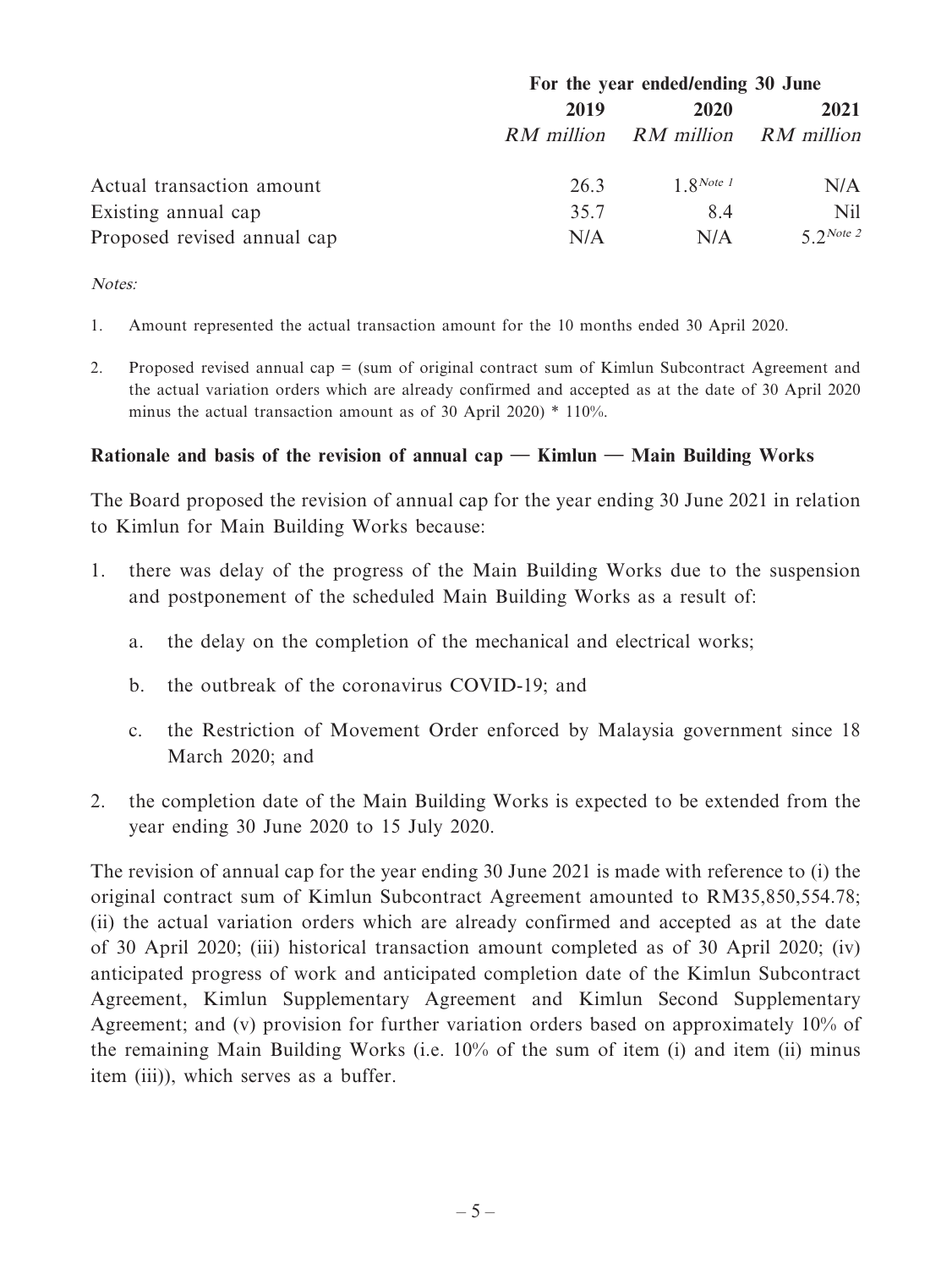#### **LISTING RULES IMPLICATIONS**

The transactions contemplated under the Southern Diggers Second Supplementary Agreements and Kimlun Second Supplementary Agreement are of revenue nature in the ordinary and usual course of business of the Group. Accordingly, the transactions contemplated under the Southern Diggers Second Supplementary Agreements and Kimlun Second Supplementary Agreement do not constitute notifiable transactions of the Company pursuant to Chapter 14 of the Listing Rules.

As at the date of this announcement, Mr. Toh Ang Poo is a director and a substantial shareholder (as defined in the Listing Rules) holding 25% issued share capital of Gabungan Jasapadu Sdn. Bhd. (an indirect non-wholly-owned subsidiary of the Company) and accordingly he is a connected person of our Company at the subsidiary level. Meanwhile, Mr. Toh Ang Poo holds 33.3% of the issued share capital of Southern Diggers. Therefore, Southern Diggers is an associate (as defined in the Listing Rules) of Mr. Toh Ang Poo. As such, the transactions contemplated under the Southern Diggers Second Supplementary Agreements will constitute continuing connected transactions of the Company under Chapter 14A of the Listing Rules.

As at the date of this announcement, Kimlun is a shareholder holding 40% issued share capital of our joint venture, JBB Kimlun Sdn. Bhd.. Therefore, Kimlun is a connected person of the Company at the subsidiary level. As such, the transactions contemplated under the Kimlun Second Supplementary Agreement will constitute continuing connected transactions of the Company under Chapter 14A of the Listing Rules.

The Board has approved the Southern Diggers Second Supplementary Agreements and Kimlun Second Supplementary Agreement and the transactions contemplated thereunder. In addition, the Directors (including the independent non-executive Directors) are of the view that the Southern Diggers Second Supplementary Agreements and Kimlun Second Supplementary Agreement and the transactions contemplated thereunder have been entered into in the ordinary and usual course of business of the Group, the terms of the Southern Diggers Second Supplementary Agreements and Kimlun Second Supplementary Agreement and the annual caps in respect thereof are fair and reasonable and on normal commercial terms or better and in the interests of the Company and the Shareholders as a whole.

As none of the Directors have a material interest in the Southern Diggers Second Supplementary Agreements and Kimlun Second Supplementary Agreement or the transactions contemplated thereunder, no Director had abstained from voting on the relevant resolution proposed at the board meeting of the Company approving the Southern Diggers Second Supplementary Agreements and Kimlun Second Supplementary Agreement and the transactions contemplated thereunder.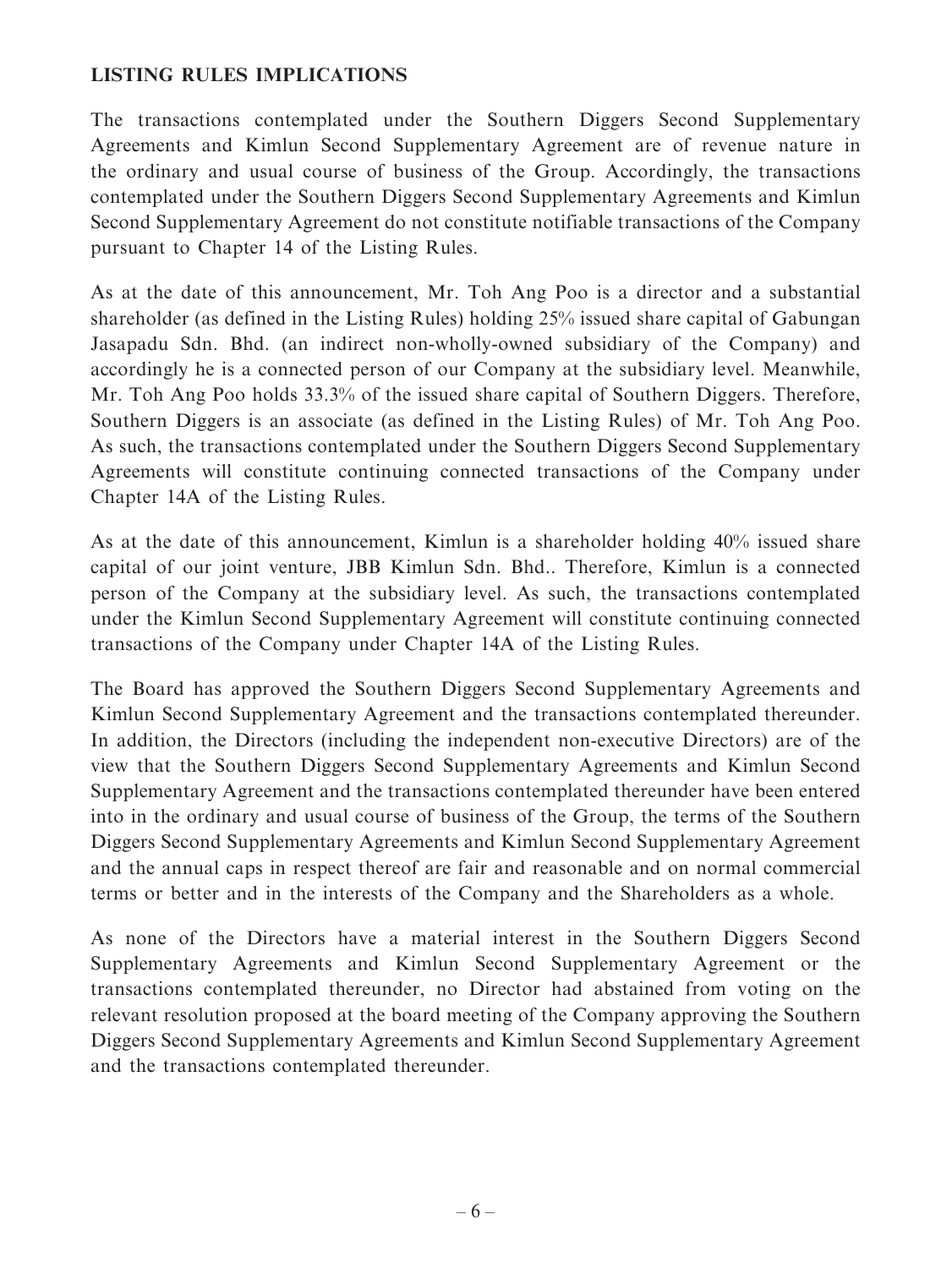As the Board has approved the Southern Diggers Second Supplementary Agreements and Kimlun Second Supplementary Agreement and the transactions contemplated thereunder and all the independent non-executive Directors have confirmed that the Southern Diggers Second Supplementary Agreements and Kimlun Second Supplementary Agreement were entered into in the ordinary and usual course of business; and the terms thereof are fair and reasonable and on normal commercial terms or better and in the interests of the Company and the Shareholders as a whole, the transactions contemplated under the Southern Diggers Second Supplementary Agreements and Kimlun Second Supplementary Agreement are exempted from the circular, independent financial advice and independent Shareholders' approval requirements but are subject to the reporting, annual review and announcement requirements by virtue of Rule 14A.101 of the Listing Rules.

#### **GENERAL**

The Group is principally engaged in business of marine construction, building and infrastructure services.

JBB Builders, a company incorporated in Malaysia with limited liability on 4 May 1996 and an indirect wholly-owned subsidiary of our Company. It mainly engages in the business of marine construction, building and infrastructure services.

Kimlun, a company incorporated in Malaysia with limited liability on 21 October 1977 and is a wholly-owned subsidiary of Kimlun Corporation Berhad, a company whose shares are listed on Bursa Malaysia. It mainly engages in building construction and infrastructure projects.

Southern Diggers, a company incorporated in Malaysia with limited liability on 26 August 2011 and mainly engages in constructions, trading of sand and earth, transportation of goods and hiring of machinery.

### **DEFINITIONS**

In this announcement, unless the context otherwise requires, the following expressions shall have the following meanings:

| "associate(s)"        | has the meaning ascribed thereto under the Listing Rules                                                                                                            |
|-----------------------|---------------------------------------------------------------------------------------------------------------------------------------------------------------------|
| "Board"               | the board of Directors                                                                                                                                              |
| "Company"             | JBB Builders International Limited, a company incorporated in<br>the Cayman Islands with limited liability, the Shares of which<br>are listed on the Stock Exchange |
| "connected person(s)" | has the meaning ascribed thereto under the Listing Rules                                                                                                            |
| "Director(s)"         | the director(s) of the Company                                                                                                                                      |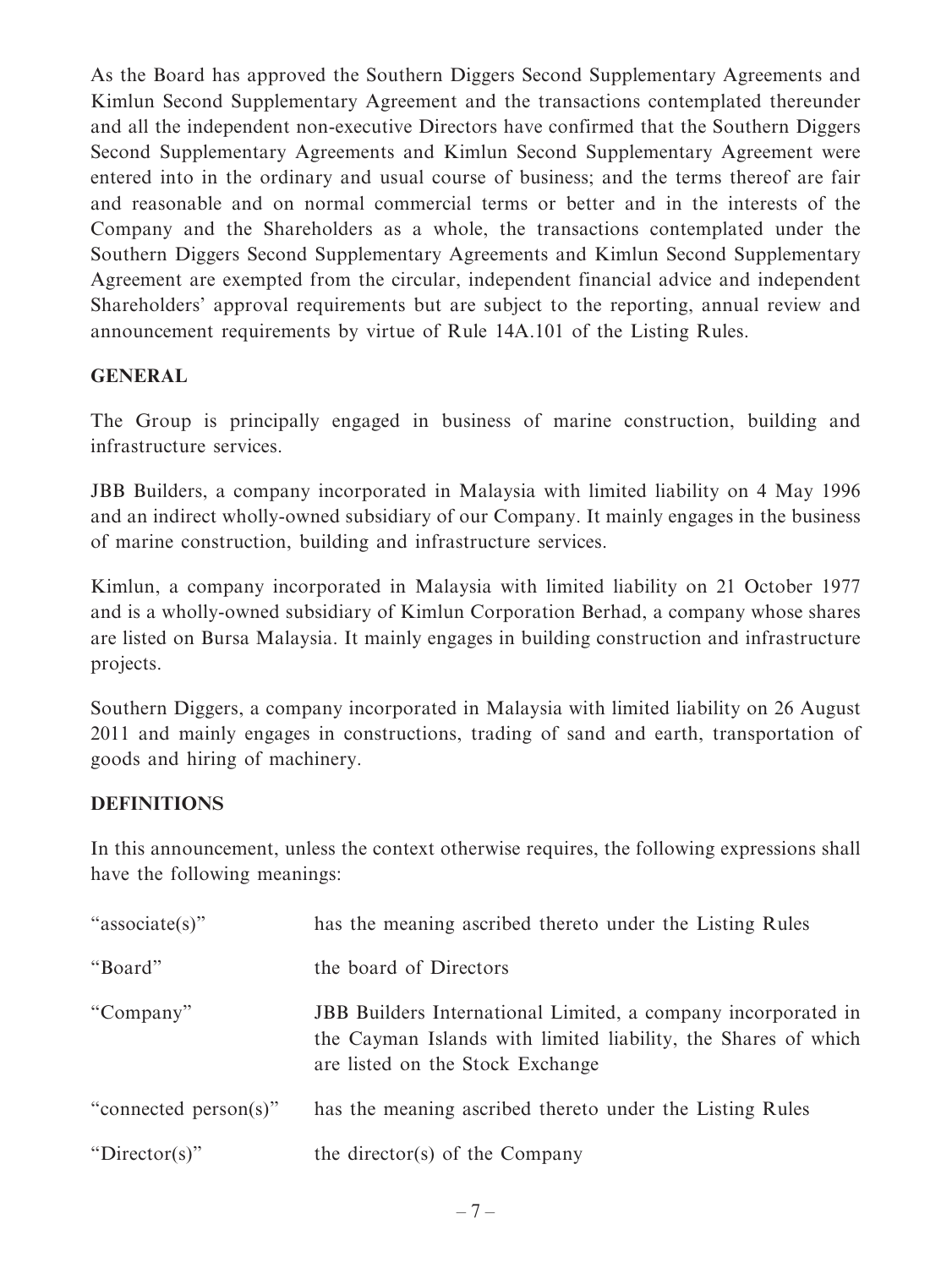| "Group"                                       | the Company and its subsidiaries (as the same is defined in the<br>Companies Ordinance (Chapter 622 of the Laws of Hong Kong))                 |
|-----------------------------------------------|------------------------------------------------------------------------------------------------------------------------------------------------|
| "Hong Kong"                                   | the Hong Kong Special Administrative Region of the PRC                                                                                         |
| "JBB Builders"                                | JBB Builders (M) Sdn. Bhd., a company incorporated in Malaysia<br>and an indirect wholly-owned subsidiary of the Company                       |
| "Kimlun"                                      | Kimlun Sdn. Bhd., a company incorporated in Malaysia                                                                                           |
| "Kimlun First<br>Supplementary<br>Agreement"  | a supplementary agreement dated 31 March 2019 entered into<br>between JBB Builders and Kimlun in relation to the Main<br><b>Building Works</b> |
| "Kimlun Second<br>Supplementary<br>Agreement" | a supplementary agreement dated 29 June 2020 entered into<br>between JBB Builders and Kimlun in relation to the Main<br><b>Building Works</b>  |
| "Kimlun Subcontract<br>Agreement"             | a subcontract agreement dated 7 November 2017 entered into<br>between JBB Builders and Kimlun in relation to the Main<br><b>Building Works</b> |
| "Infrastructure Works<br>Phrase 1B"           | infrastructure works of phrase 1B in Pengerang, Kota Tinggi,<br>Johor, Malaysia                                                                |
| "Infrastructure Works<br>Phrase 2A&2B"        | infrastructure works of phrase 2A&2B in Pengerang, Kota<br>Tinggi, Johor, Malaysia                                                             |
| "Johor"                                       | the State of Johor, a Malaysian state located in the southern<br>region of peninsular Malaysia and adjacent to Singapore                       |
| "Listing Rules"                               | the Rules Governing the Listing of Securities on the Stock<br>Exchange                                                                         |
| "Main Building Works"                         | main building works of phrase 2A&2B in Pengerang, Kota<br>Tinggi, Johor, Malaysia                                                              |
| " $RM"$                                       | Ringgit Malaysia, the lawful currency of Malaysia                                                                                              |
| "Share(s)"                                    | ordinary share(s) of HK\$0.01 each in the share capital of our<br>Company                                                                      |
| "Shareholder(s)"                              | $holder(s)$ of the Share(s)                                                                                                                    |
| "Southern Diggers"                            | Southern Diggers Enterprise Sdn. Bhd., a company incorporated<br>in Malaysia                                                                   |